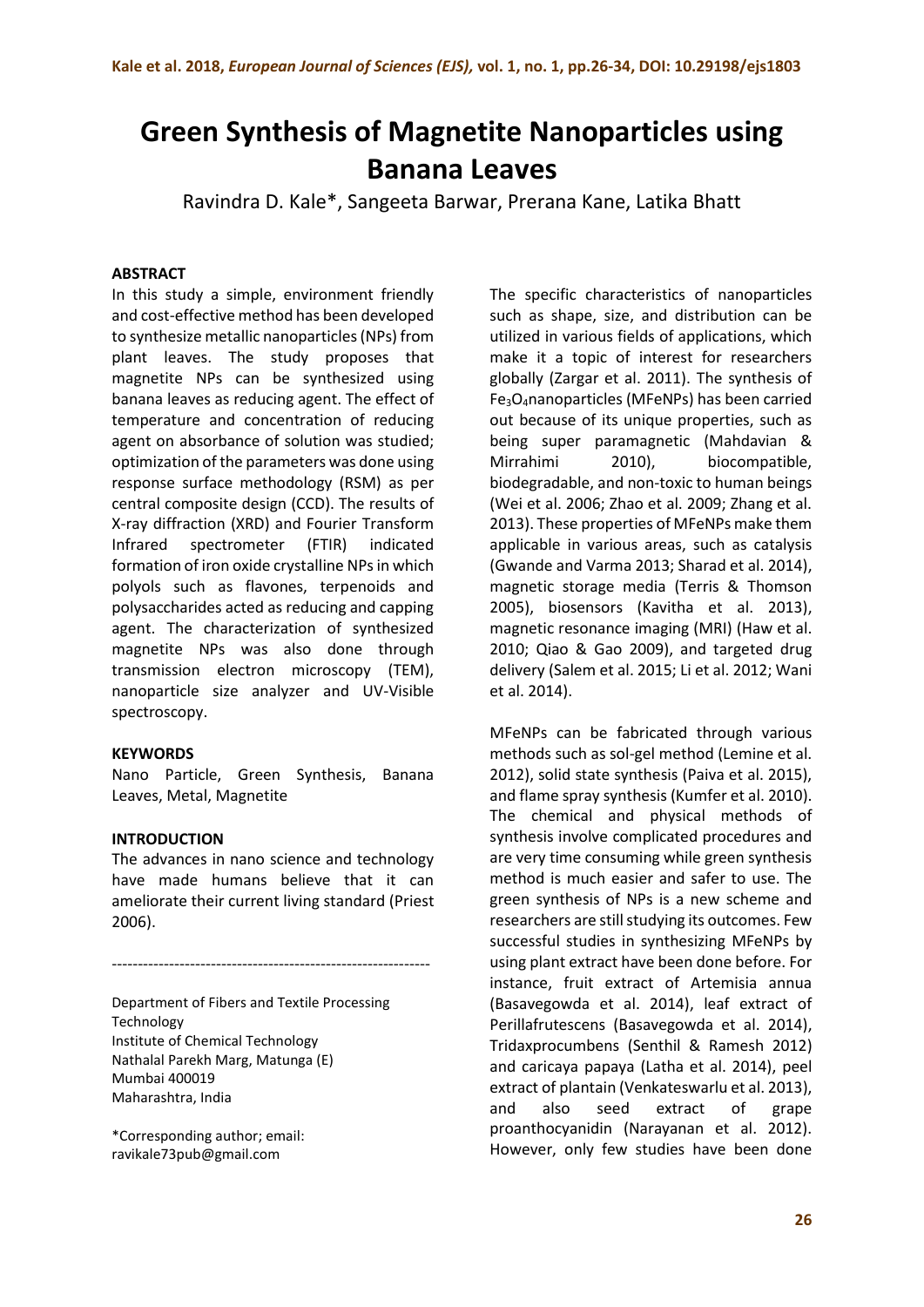using marine plants for the synthesis of MFeNPs.

In the present work, Response Surface Methodology (RSM) is applied to see the effect of temperature and reducing agent concentration on the synthesis of MFeNPs using banana leaves as reducing agent thereby providing a green route of NPs synthesis. Synthesized NPs were then characterized using different techniques.

#### **RESULTS AND DISCUSSION Optimization**

The optimization of magnetite nanoparticles was performed by 13 experiments as per Table 1 and the values of each response was measured as solution absorbance at maximum wavelength of MFeNPs.

The quadratic model was checked, using the Design- Expert 7.0, trial version for ANOVA and the results are shown in Table 2. P-values were used as a tool to check the significance of each coefficient which also indicates the interaction strength of each parameter. In the present study, the F-value (28.44276) and P-values ( $p =$ 0.0009) indicated statistical significance of the obtained model. The degree of significance shows that the quadratic effects of temperature and concentration of reducing agent are significant; which means they can act as limiting factors and little variation in their value will alter the production rate. (Hamed et al. 2014) Value of adjusted  $R^2$ = 0.9196 suggested that total variation of 91.96% of absorbance is attributed to the independent variables and only 8.04% cannot be explained by the model.

A second-order polynomial model (equation 1) was proposed to calculate the optimum levels of dependent and independent variables and to determine the maximum MFeNPssynthesis corresponding to theoptimum levels of temperature and concentration of reducing agent. By applying the multiple regression analysis on experimental data, the secondorder polynomial equation that defines predicted response (Absorbance) in terms of the independent variables (A, B) was obtained.

Absorbance  $= -0.19907 +$ 0.011524A − 0.074627B + .00105160AB −  $0.0000624497A^2 + 0.00427503B^2$ ………..(1)

With the increase in temperature and concentration of reducing agent, absorbance of synthesized NPs increases (Fig. 1) which indicates increase in concentration of MFeNPs. According to the RSM, the results predicted by the model showed that the maximum absorbance can be achieved when the temperature and concentration of reducing agent are set at  $70.47^{\circ}$ Cand 2.5 g/100mL respectively. The maximum predicted value of absorbance obtained was 0.328339. Under suggested conditions, the mean value of the absorbance was found to be 0.3278, which is in agreement with the predicted value.

# **Characterization**

## UV -Visible spectral Analysis

Fig. 2 shows the UV-visible absorption spectrum of MFeNPs synthesized using banana leaves. The absorption peak at 360 nm indicates the presence of MFeNPs. (Chaki et al. 2015).

The appearance of green to grayish black colour of colloidal solution indicates the formation of MFeNPs with the increasing time (Fig. 3). (Latha et al. 2014) The colour changes arise due to the excitation of the surface plasma resonance (SPR) phenomenon typically of MFeNPs (Shankar et al. 2004). The optical absorption spectrum of MFeNPs depends on the particle size, shape, state of aggregation and the surrounding dielectric medium. (Petla et al. 2012)

## Particle size analysis

Dynamic Light Scattering technique, TEM and XRD technique were used for particles size analysis of MFeNPs and shown in Figs. 4a-c and Table 3. From the light scattering technique, mean particle size of the nano particle was 31 nm. (Fig. 4a). The TEM images of MFeNPs synthesized by banana leaves showed spherical morphology in (Fig. 4b) and the size ranged from 45 to 120 nm with an average diameter of 72 nm. (Fig. 4c) shows four peaks for the XRD pattern of MFeNPsat 35.7561°,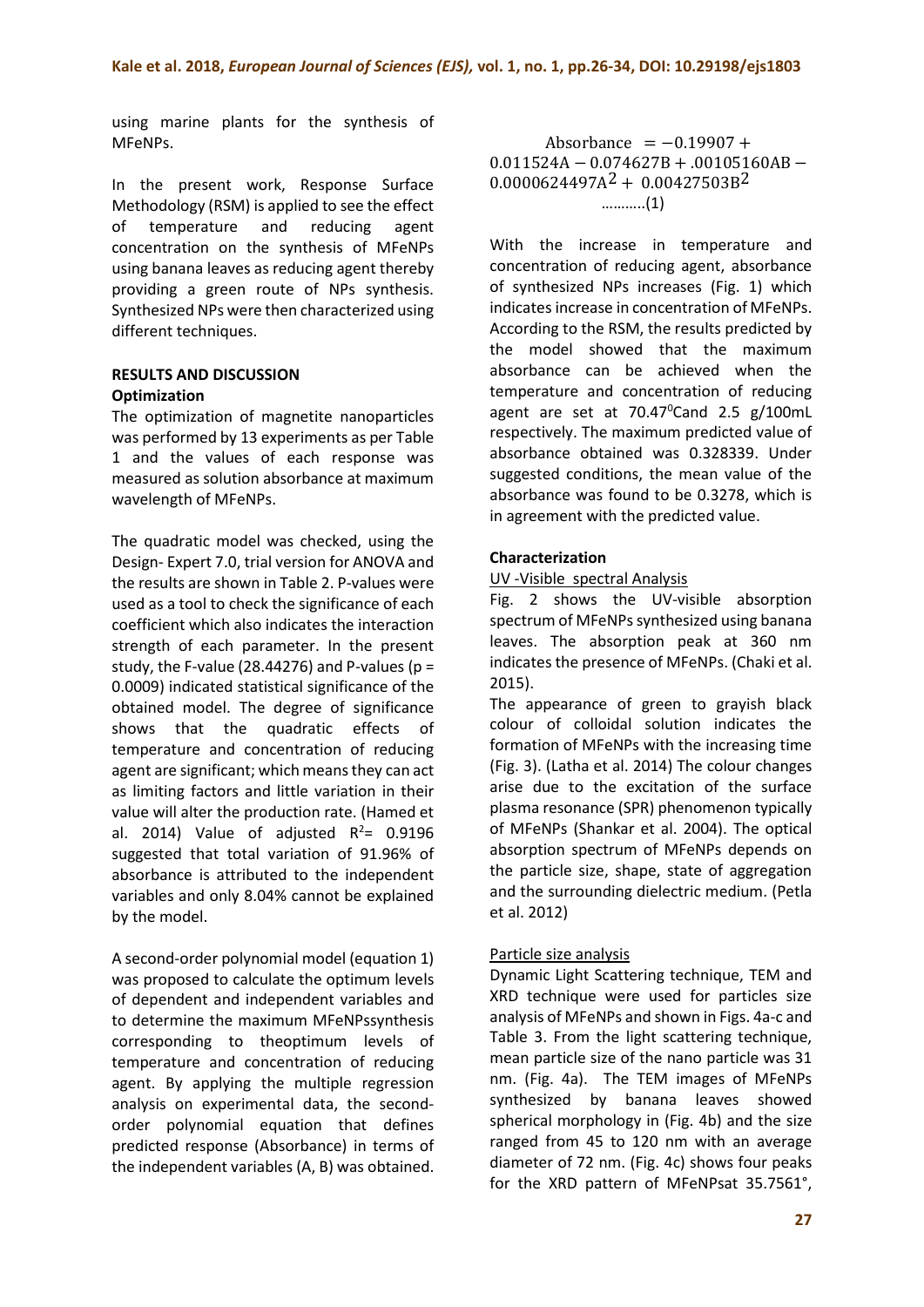43.8031°, 54.6528° and 64.2351° with (311), (400), (422) and (440) Miller indices respectively. (JCPDS card no. 00-003-0863) (Yen et al. 2016) DOI 10.1186/s11671-016- 1498-2. The synthesized particles had 19.22% of crystallinity which was calculated from the (400) peak. Thus, the MFeNPs had more amorphous structure. The reason being the fast-chemical reaction during synthesis which resulted in no clear reflection peak due to other crystalline phase, which might be present as impurity. Thus, the nano particles essentially consists of a binary mixture of the two spinel magnetic iron oxides, meaning magnetite-Fe3O4 and maghemite - γFe2O3. {Ref: Journal of Magnetism and Magnetic Materials 324 (2012) 1753–1757}]

| Run            | <b>Temperature</b> | <b>Concentration of reducing agent</b><br>(gm/100 ml) | <b>Absorbance at 360nm</b> |           |
|----------------|--------------------|-------------------------------------------------------|----------------------------|-----------|
|                | $(^{\circ}C)$      |                                                       | Experimental               | Predicted |
| $\mathbf{1}$   | 50                 | 7.5                                                   | 0.3001                     | 0.296131  |
| $\overline{2}$ | 75                 | 7.5                                                   | 0.5507                     | 0.586254  |
| 3              | 50                 | 5                                                     | 0.2361                     | 0.217654  |
| 4              | 75                 | 5                                                     | 0.5204                     | 0.442052  |
| 5              | 50                 | 2.5                                                   | 0.1702                     | 0.192615  |
| 6              | 100                | 2.5                                                   | 0.4371                     | 0.431898  |
| 7              | 100                | 7.5                                                   | 0.8299                     | 0.798315  |
| 8              | 75                 | 5                                                     | 0.4647                     | 0.442052  |
| 9              | 100                | 5                                                     | 0.5516                     | 0.588387  |
| 10             | 75                 | 5                                                     | 0.4443                     | 0.442052  |
| 11             | 75                 | 2.5                                                   | 0.3685                     | 0.351287  |
| 12             | 75                 | 5                                                     | 0.3885                     | 0.442052  |
| 13             | 75                 | 5                                                     | 0.4107                     | 0.442052  |

**Table 1:** CCD experimental run of trials for synthesis of MFeNPs

| <b>Source</b> | <b>Sum of Squares</b> | df | <b>Mean Square</b> | <b>F</b> Value | p-value (Prob>F) |
|---------------|-----------------------|----|--------------------|----------------|------------------|
| Model         | 0.310919              | 5  | 0.062184           | 28.44276       | 0.0002           |
| Pure error    | 0.01044               | 4  | 0.00261            |                |                  |
| $R^2$         | 0.9531                |    |                    |                |                  |
| Adj. $R^2$    | 91.96%                |    |                    |                |                  |

**Table 2** Analysis of Variance (ANOVA) for optimization of synthesis of MFeNPs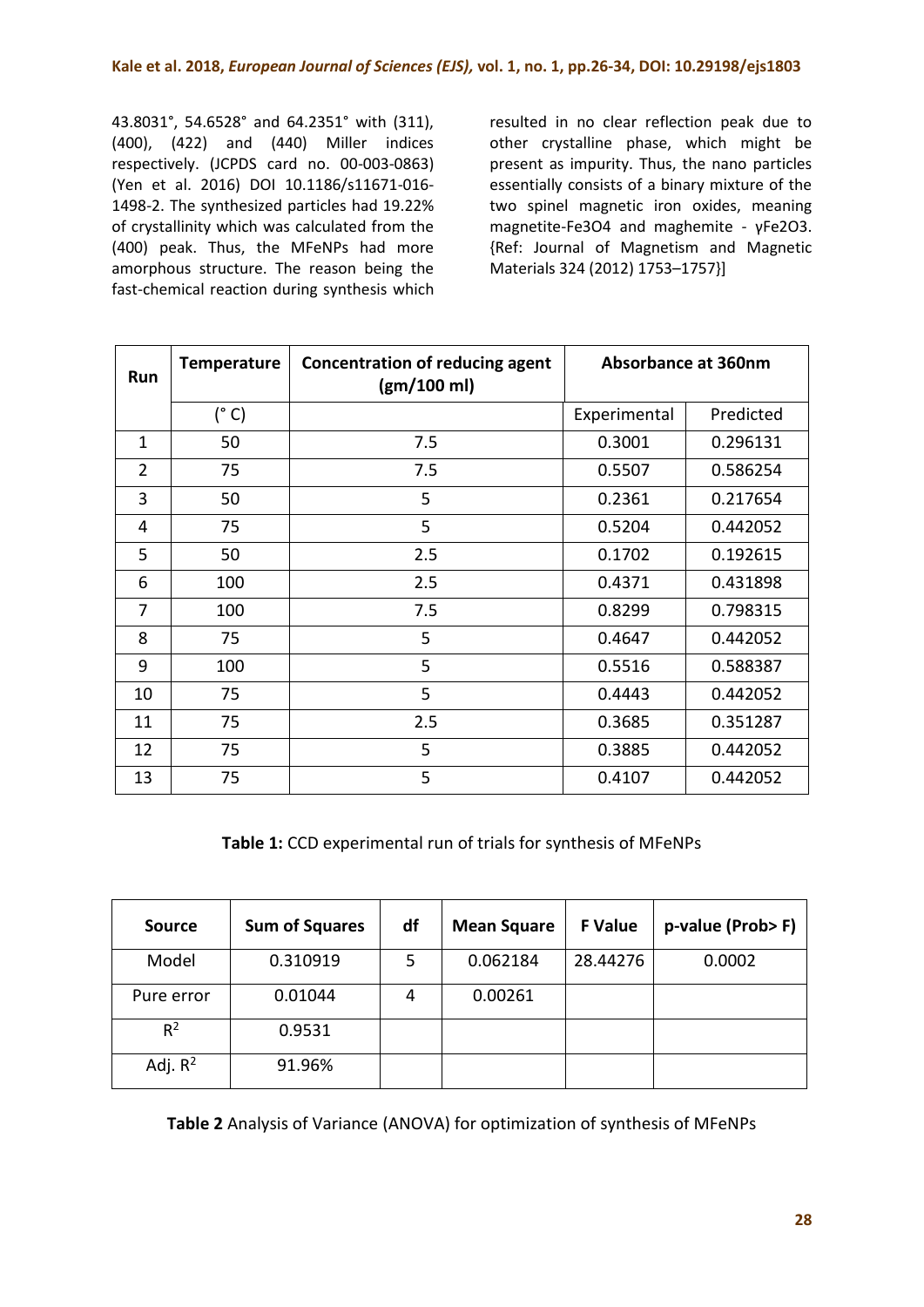



The average particle size was calculated by Debey–Scherrer's formula,

$$
D = \frac{0.94\lambda}{\beta cos\theta}
$$

Where  $\lambda$  is X-ray wavelength (0.15406 nm),  $\beta$  is full width at half maximum (FWHM) of the diffraction peak in radians, θ is Bragg's diffraction angle respectively. The particle size obtained was 61.94 nm. (Prabhu et al. 2015)

The calculated particle size by the XRD, TEM and Dynamic Light Scattering technique are listed in Table 3. The differences in the particle size for these techniques may be due to the aggregation during the sample preparation. (Liu & Hurt 2010)

## Energy Dispersive X-Ray analysis

Fig. 5 shows the Energy-Dispersive Absorption Spectroscopy of derived MFeNPs, which confirmed the presence of elemental iron by the signals in the range of 6 to 6.5 keV. (Muhammad et al. 2016)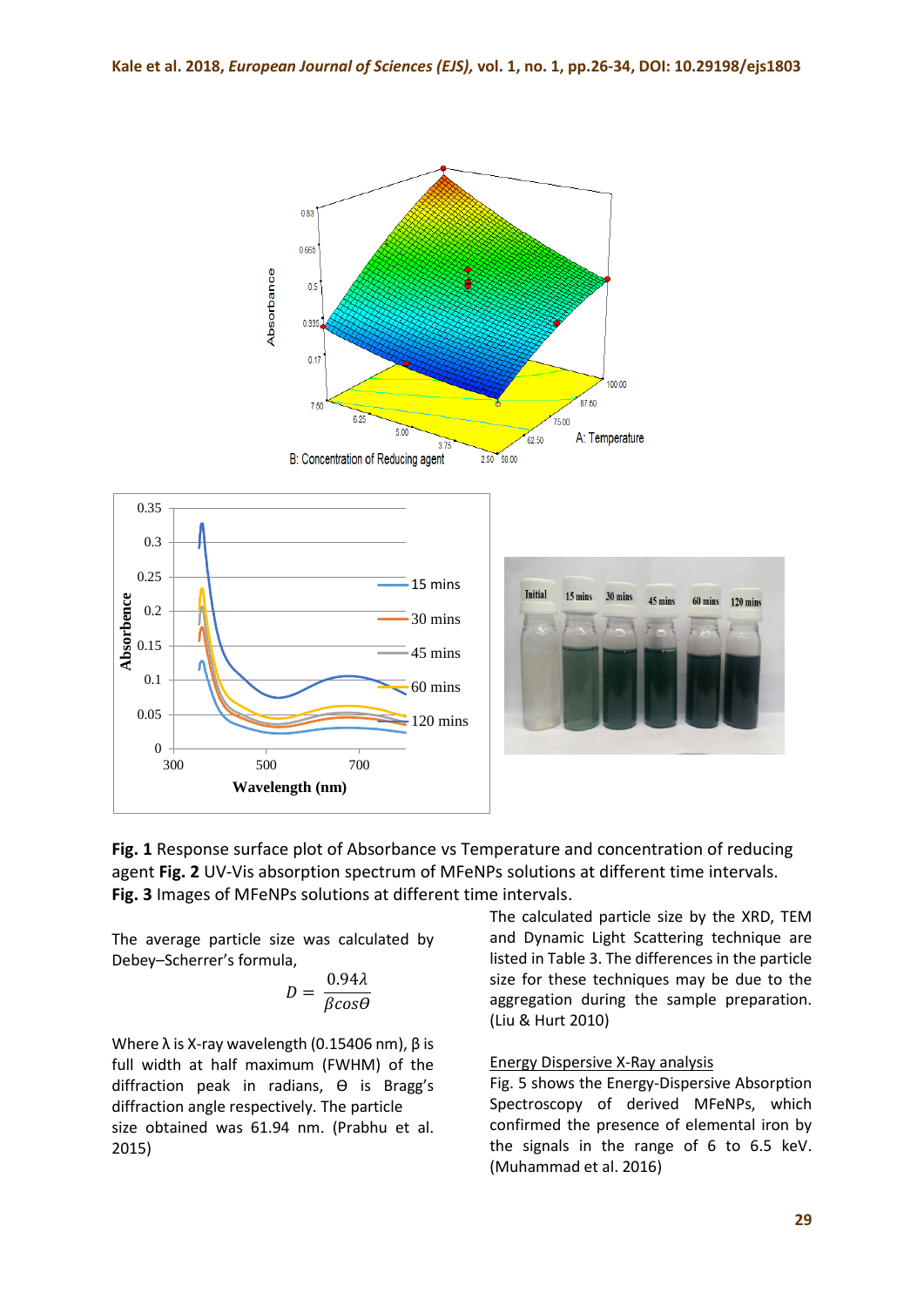#### Fourier transforms infrared spectroscopy

FTIR measurements were carried out to identify the possible bio-molecules responsible for the reduction of ferrous sulphate and capping of the reduced MFeNPs (Fig. 6). The banana leaves and the synthesized MFeNPs were subjected to FTIR that showed various bands, the O-H stretching around 3400cm-1 shows the presence of hydroxyl groups from the polyols such as flavones, terpenoids and polysaccharides present in the leaf extract. The bands at 1645  $cm<sup>-1</sup>$  and 1041 $cm<sup>-1</sup>$  denotes the presence of organic material in the sample majorly contributed by banana leaves. The rational decrease in intensity of O-H stretching might be due to interaction of nanoparticles. These bands confirmed the presence of compounds like flavonoids and terpenoids and hence may be held responsible for efficient capping and stabilization of obtained magnetite nanoparticles. (Ting et al. 2014; Balamurughan et al. 2014)

| Crystallite size (nm) |               |     |  |  |  |  |
|-----------------------|---------------|-----|--|--|--|--|
| Debey-                | Dynamic Light | TFM |  |  |  |  |
| Scherrer              | Scattering    |     |  |  |  |  |
| formula               | technique     |     |  |  |  |  |
| 61.94                 | 31            | 72  |  |  |  |  |
|                       |               |     |  |  |  |  |

**Table 3** Particle size of MFeNPs calculated by different methods







**Fig. 4 a**. Particle size of MfeNPs. **b**. TEM image of MfeNPs **c.** XRD pattern of MfeNPs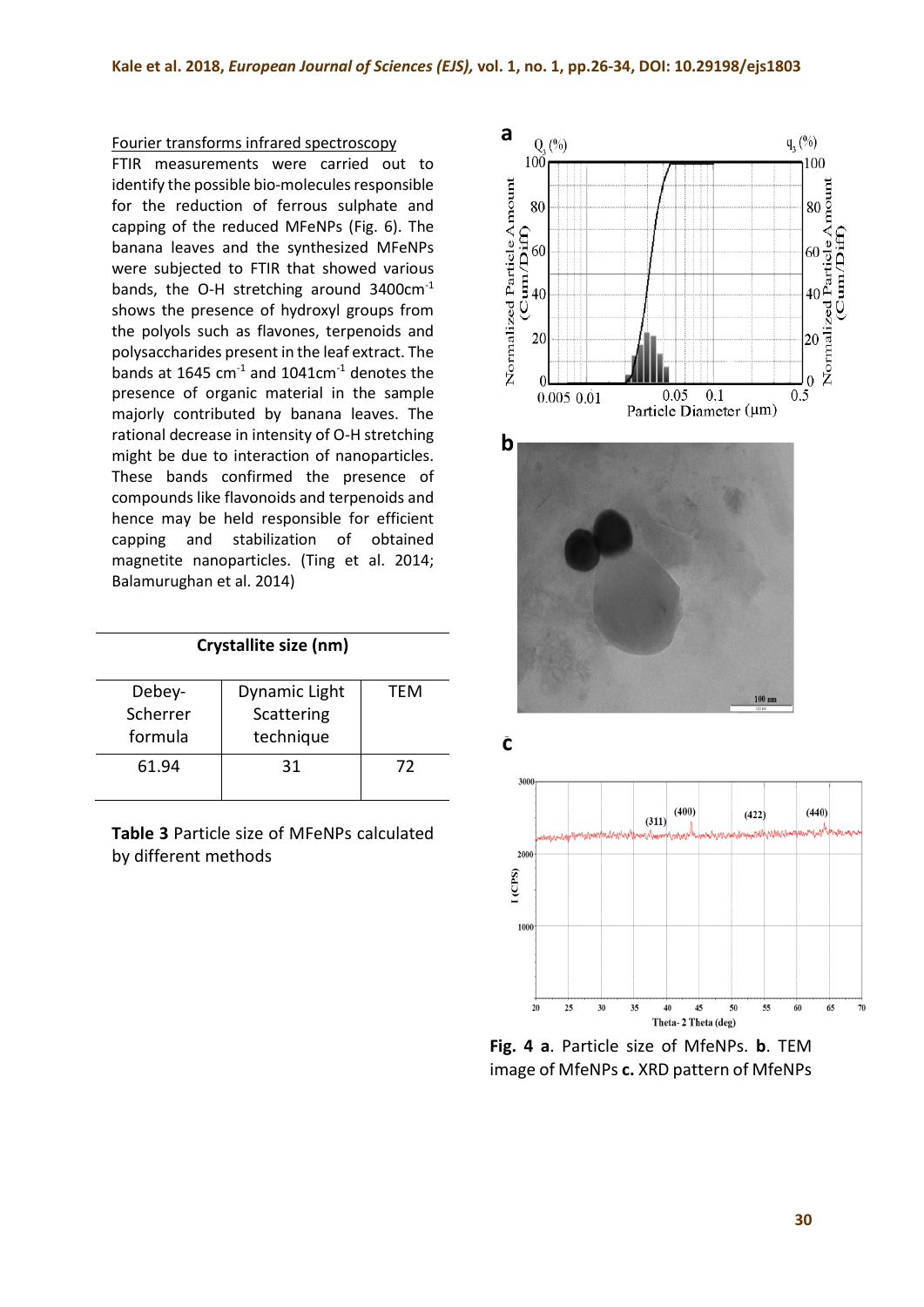

**Fig. 6** FTIR spectrum of banana leaf and magnetite nanoparticles

# **MATERIAL AND METHODS**

#### **Materials**

Ferrous sulphateheptahydrate FeSO<sub>4</sub>.7H<sub>2</sub>O (Mol. Wt. 278.01) and acetic acid of analytical grade were obtained.

#### **Synthesis of MFeNPs**

Banana leaves collected from the institute campus were washed with distilled water and cut into small pieces. 100 ml of 0.1 M aqueous solutions of ferrous sulfate was prepared in a conical flask using distilled water and then pH 3 was adjusted with the help of acetic acid. In this salt solution, banana leaves were added while stirring continuously on a shaker bath machine (RossariLabtech, Mumbai, India) at 70 rpm for two hours. Experiments were carried out according to the Design of Expert 7 to study the effect of two parameters: temperature and concentration of reducing agent on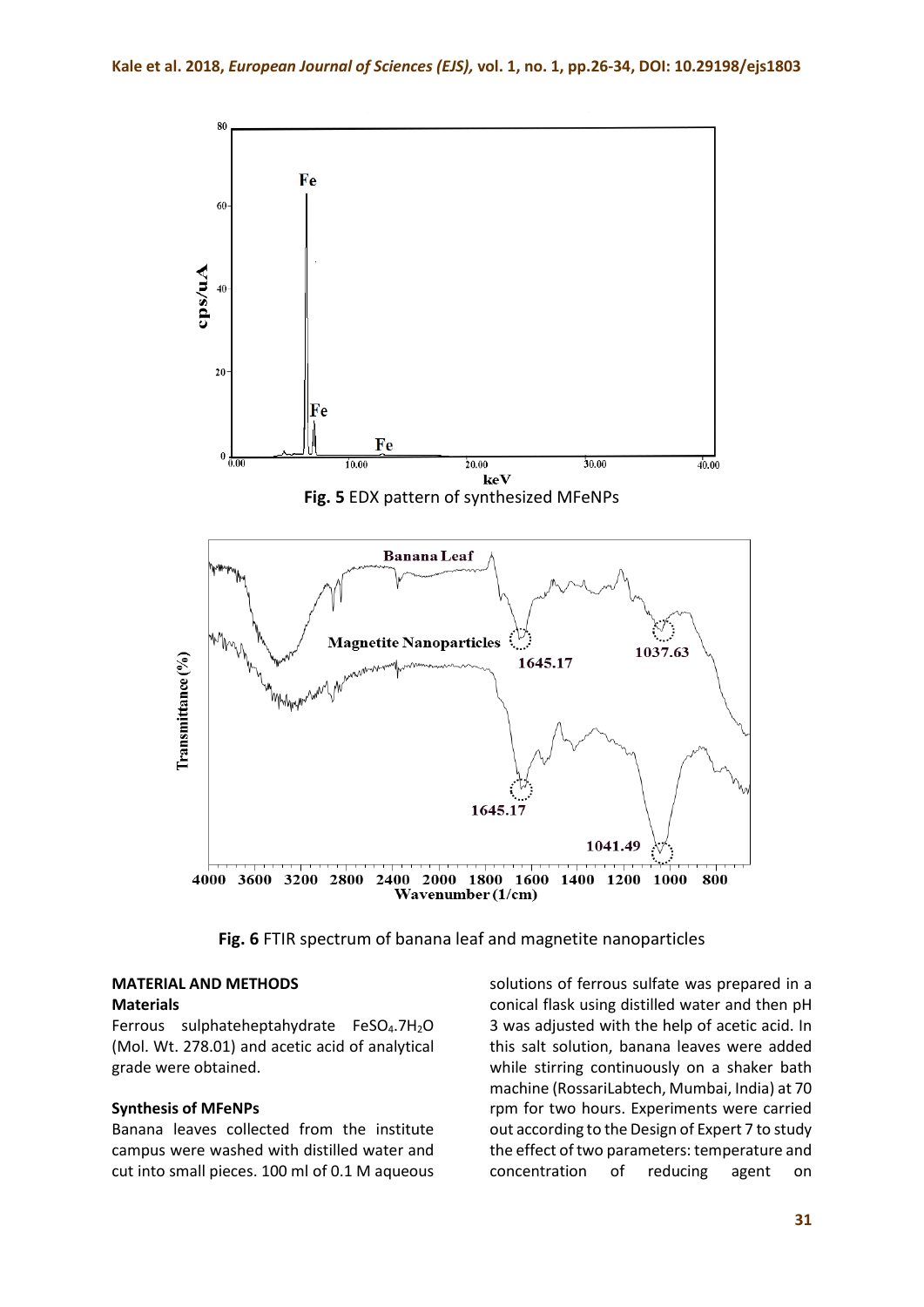absorbance of MFeNPs. Reduction of ferrous sulphate into MFeNPs was observed through change in colour of solution from light yellow to greyish black, confirming the formation of NPs (Latha et al. 2014). After complete reduction of the ferrous sulphate, the solution was filtered through nylon mesh. The residual solution which contained NPs was centrifuged for 15 min at 12,000 rpm later washed with distilled water and then dried in oven at 80 °C.

# **Experimental Design**

When the design economy and precise prediction variance are desired the use of second-order designs such as central composite design (CCD) plays vital role. In the present study, central composite design was used to study the effect of independent variables, *i.e.* temperature and concentration of reducing agent on the response (absorbance of MFeNPs).

# **Characterization**

UV-Visible spectrophotometer (UV-1800 ENG 240 V, Shimadzu, Japan) was used for the analysis of synthesized MFeNPs periodically as a function of time in the wavelengths ranging from 200-800 nm with a resolution of 1 nm. The particle size analysis was done using nano particle size analyser (SALD 7500 nano, Shimadzu, Japan). Surface morphology was studied with transmission electron microscopy (Phillips TEM-200 Supertwin STEM, accelerating voltage-200kV, resolution-0.23 nm). Crystallographic study of NPs was carried out using X-ray diffractometer (Shimadzu XRD-6100, Japan) with CuK α radiation from 40kV/30mA using the 2θ range of 20–70º. Chemical functional group identification on MFeNPs was determined using FTIR (FTIR 8400S Shimadzu, Japan) in the spectral range of 750-4000 cm-1and elemental analysis was done in the Na-U channel using EDAX (EDX-720, Shimadzu, Japan).

# **CONCLUSION**

MFeNPswere successfully synthesized using banana leaves as a reducing agent. The protein present in banana leaves was responsible for reduction of ferrous sulphate into MFeNPswhich is also present on the surface of

nanoparticle and provide stability. The formation of nanoparticles was accompained with change colour of the solution from light yellow to grayish black giving absorbance peak at 360 nm in UV-visible spectroscopy. For maximum absorbance (0.328339) the optimized conditions were 70.47˚C temperature and 2.5 gm/100mL concentration of reducing agent as per CCD. The MFeNPs formed were of predominantly spherical in shape and crystalline in nature with crystallinity of 19.2212%. The average particle size of magnetite nanoparticles was 31 nm, 61.94nm and 72nm observed with Particle size analyser, XRD and TEM respectively.

# **ACKNOWLEDGEMENT**

The authors would like to thank the TEQIP-II and DST-FIST for financial support and testing facilities.

## **REFERENCES**

Balamurughan, M.G., Mohanraj, S., Kodhaiyolii, S., Pugalenthi, V. 2014, 'Ocimum sanctum leaf extract mediated green synthesis of iron oxide nanoparticles: spectroscopic and microscopic studies', *J. of Chemical and Pharmaceutical Sci,* vol. 4, pp. 201-204.

Basavegowda, N., Magar, K.B.S., Mishra, K., Lee, Y.R. 2014, 'Green fabrication of ferromagnetic Fe3O4 nanoparticles and their novel catalytic applications for the synthesis of biologically interesting benzoxazinone and benzthioxazinone derivatives', *New J. Chem,* vol. 38, pp. 5415-5420.

Basavegowda, N., Mishra, K., Lee, Y. R. 2014, 'Sonochemically synthesized ferromagnetic Fe3O4 nanoparticles as a recyclable catalyst for the preparation of pyrrolo [3, 4-c] quinoline-1,3-dione derivatives', *RSC Adv,* vol. 4, pp. 61660-61666.

Chaki, S.H., Tasmira, J.M., Chaudhary, M.D., Tailor, J.P., Deshpande, M.P. 2015, 'Magnetite Fe3O4 nanoparticles synthesis by wet chemical reduction and their characterization', *Adv. Nat. Sci: Nanosci and Nanotechnology,* vol. 6, pp. 1-6.

Gawande, M.B.B.P.S. and Varma, R.S. 2013, 'Nanomagnetite (Fe3O4) as a support for recyclable catalysts in the development of sustainable methodologies', *Chem. Soc. Rev,* vol. 42, pp. 3371- 3393.

Hamed, B., Soheila, H., Pouneh, E., Milad, M.A., Ahad, A., Farzaneh, N. 2014, 'Microbial mediated preparation, characterization and optimization of gold nanoparticles', *Brazilian Journal of Microbiology,* vol. 45, pp. 1493-1501.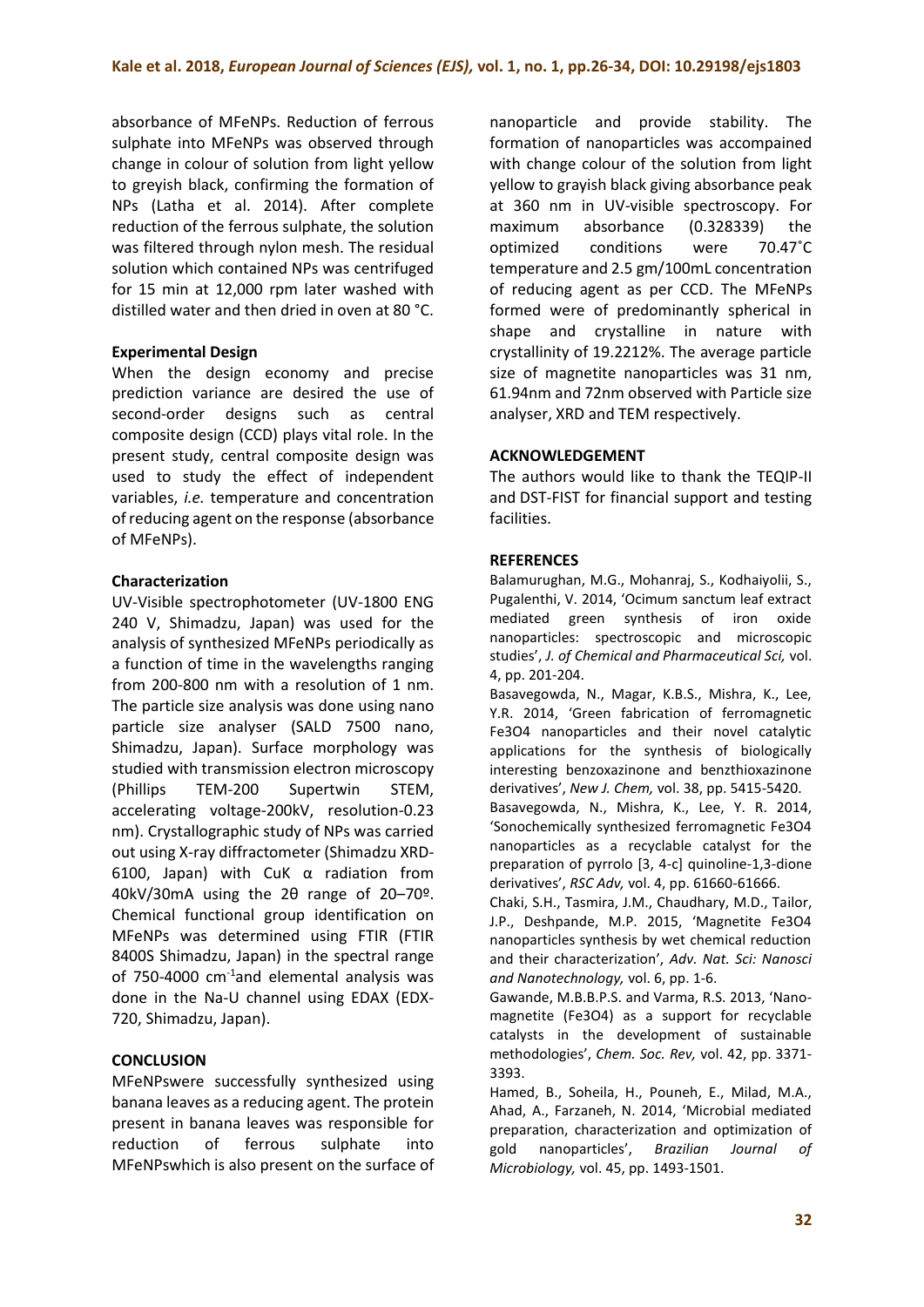Haw, C.Y., Mohamed, F., Chia, C.H., Radiman, S., Zakaria, S., Huang, N.M., Lim, H.N. 2010, 'Hydrothermal synthesis of magnetite nanoparticles as MRI contrast agents', *Ceram Int*, vol. 36, pp. 1417-1422.

Hu, F.Q., Wei, L., Zhou, Z., Ran, Y.L., Li, Z., Gao, M.Y. 2006, 'Preparation of biocompatible magnetite nanocrystals for in vivo magnetic resonance detection of cancer', *Adv. Mater*, vol. 18, pp. 2553- 2556.

Kavitha, A.l., Prabhu, H.G., Babu, S.A. Suja, S.K. 2013, 'Magnetite nanoparticles-chitosan composite containing carbon paste electrode for glucose biosensor application', *J.Nanosci. Nanotech*, vol.13, pp. 98-104.

Kumfer, B.M., Shinoda, K., Jeyadevan, B., Kennedy, I.M. 2010, 'Gas-phase flame synthesis and properties of magnetic iron oxide nanoparticles with reduced oxidation state', *J. Aerosol Sci,* vol. 41, pp. 257-265.

Latha, N. and Gowri, M., 2014, 'and characterization of Fe3O4 nanoparticles using Caricaya papaya leaves extract'*, Int. J. Sci. Res,* vol. 3, pp. 1551-1556.

Lemine, O.M., Omri, K., Zhang, B., Mir, E.L., Sajieddine, M., Alyamani, A., Bououdina, M. 2012, 'Sol–gel synthesis of 8 nm magnetite (Fe3O4) nanoparticles and their magnetic properties', *Superlattice Microst,* vol. 52, pp. 793-799.

Li, X.L., Li, H., Liu, G.Q., Deng, Z.W., Wu, S.L., Li, P.H., Xu, Z.S., Xu, H.B., Chu, P.K., 2012, 'Magnetiteloaded fluorine-containing polymeric micelles for magnetic resonance imaging and drug delivery', *Biomaterials,* vol. 33, pp. 3013-3025.

Liu, J., and Hurt, R.H., 2010, 'Ion release kinetics and particle persistence in aqueous nanosilver colloids'*, Environ. Sci. Technol*. 44(2010), pp. 169–2175'

Mahadavian, A.R. and Mirrahimi, M.A.S. 2010, 'Efficient separation of heavy metal cations by anchoring polyacrylic acid on superparamagnetic magnetite nanoparticles through surface modification', *Chem. Eng. J,* vol. 159, pp. 264-271.

Muhammad, A.Z., Sonita, A., Deana, W., Mia, L. 2016, 'LedyastutiPreparation of Fe3O4-chitosan hybrid nano-particles used for humic Acid adsorption', *Environmental Nanotechnology,* vol. 6, pp. 64-75.

Narayanan, S., Sathy, B.N., Mony, U., Koyakutty, M., Nair, S.V., Menon, D. 2012, 'Biocompatible magnetite/gold nanohybrid contrast agents via green chemistry for MRI and CT bioimaging', *ACS Appl. Mater Interfaces,* vol. 4, pp. 251-260.

Paiva, D.L., Andrade, A.L., Pereira, M.C., Fabris, J.D., Domingues, R.Z., Alvarenga, M.E. 2015, 'ME Novel protocol for the solid-state synthesis of magnetite for medical practices', *Hyperfine Interact,* vol. 232, pp. 19-27.

Petla, K., Vivekanandhan, S., Misra, M., Mohanty, A.K., Satyanarayana, N. 2012, 'Soybean (Glycine Max) Leaf Extract Based Green Synthesis of Palladium Nanoparticles', *J. Biomat. Nanobiotechnol,* vol. 3, pp. 14-19.

Prabhu, Y.T., VenkateswaraRao, K., SeshaSai, V., Tambur, P. 2015, 'A facile biosynthesis of copper nanoparticles: A micro-structural and antibacterial activity Investigation', *J. of Saudi Chemical Society,*  vol.21, pp. 180-185.

Priest, S. 2006, 'The North American opinion climate for nanotechnology and its products: opportunities and challenges', *J Nanopart,* vol. 8, pp. 563-568.

Qiao, R.R., Yang, C.H., Gao, M.Y. 2009, 'Superparamagnetic iron oxide nanoparticles: from preparations to in vivo MRI applications', *J. Mater. Chem,* vol. 19, pp. 6274-6293.

Salem, M., Xia, Y., Allan, A., Rohani, S., Gillies, E.R. 2015, 'Curcumin-loaded, folic acid-functionalized magnetite particles for targeted drug delivery', *RSC Adv,* vol. 5, pp. 37521-37366.

Shankar, S.S., Rai, A., Ankamwar, B., Singh, A., Ahmad, A., Sastry, M. 2004, 'Biological synthesis of triangular gold nanoprisms', *Nat. Mater,* vol. 3 pp. 482-487.

Sharad, N.S., Swapnil, R.B., Ganesh, R.M., Samadhan, S.K., Dinesh, K.M., Shashikant, B.B., Anuj, K.R., Nenad, B., Orlando, M.N.D.T., Radek, Z., Rajender, S.V., Manoj, B.G. 2014, 'Iron oxidesupported copper oxide nanoparticles (nanocat-Fe-CuO): magnetically recyclable catalysts for the synthesis of pyrazole derivatives, 4-methoxyaniline, and ullmann-type condensation reactions', *ACS Sustainable Chem*. Eng, vol. 2, pp. 69-75.

Senthil, M. and Ramesh, C. 2012, 'Synthesis of Fe3O4 nanoparticles using Tridaxprocumbens leaf extract and its antibacterial activity on pseudomonas aeruginosa', *J. Nanomater Biostruct,*  vol. 7, pp. 1655-1659.

Ting, W., Jiajiang, L., Zuliang, C., Mallavarapu, M., Ravendra, N., 2014, 'Green synthesized iron nanoparticles by green tea and eucalyptus leaves extracts used for removal of nitrate in aqueous solution, Journal of Cleaner Production', *J. of Cleaner Production,* vol. 7, no. 83, pp.413–419.

Terris, B.D. and Thomson, T. 2005, 'Nanofabricated and self-assembled magnetic structures as data storage media', *J Phys D Appl. Phys,* vol. 38, pp. 1-9. Venkateswarlu, S., Rao, Y.S., Balaji, T., Prathima, B., Jyothi, N.V.V. 2013, 'Biogenic synthesis of Fe3O4 magnetic nanoparticles using plantain peel extract', *Mater Lett,* vol. 100, pp. 241-248.

Wani, K.D., Kadu, B.S., Mansara, P., Gupta, P., Deore, A.V., Chikate, R.C., Poddar, P., Dhole, S.D., Kaul-Ghanekar, R. 2014, 'Synthesis,